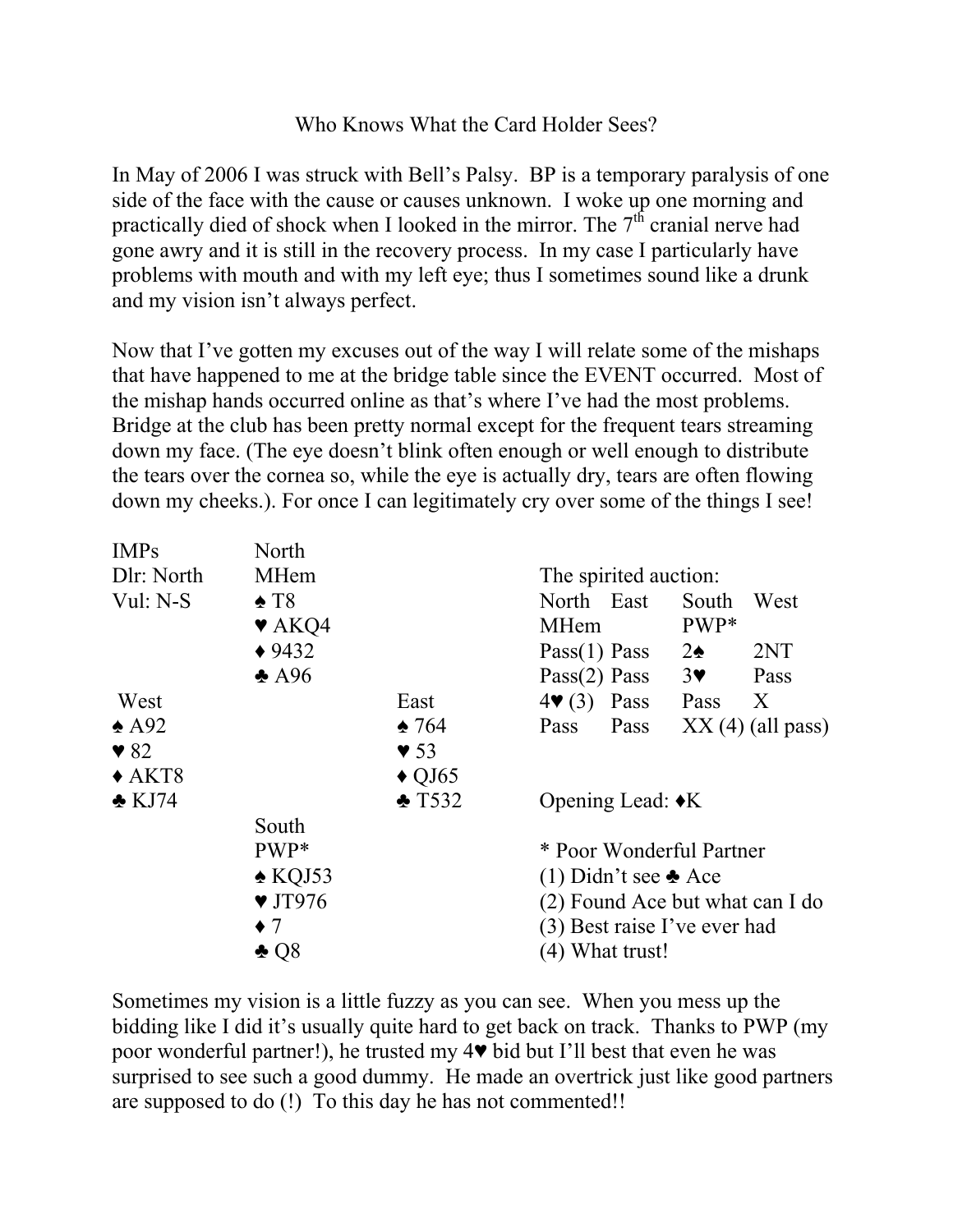On the next hand I thought I held ♠-- ♥K842 ♦A5 ♣AQJ9754. Playing 2/1 I opened the bidding 1♣! Nope, I wasn't playing a Big Club system. About the time my LHO (left hand opponent) overcalled 1♠ I noticed that all those clubs were actually spades. (The computer sorts the hands for you and puts them in the order you have requested. I have specified alternating colors so I don't get confused!!! ) So now how do I get this straightened out?

Well to tell the truth I bid like an idiot after that as there is just no way that partner is going to figure out what I have done. I kept cuebidding spades!! We finally ended up in 5♦ undoubled (down only 1) after being in 5♣X for a brief instance. As you can see this won us a bunch of IMPS as the opponents are cold for 5♣, a suit bid only by my partner and me. The whole hand was actually:

| <b>IMPs</b>                | North                     |                      |                                    |               |                |                       |
|----------------------------|---------------------------|----------------------|------------------------------------|---------------|----------------|-----------------------|
| Dlr: North                 | MHem                      |                      |                                    |               |                |                       |
| Vul: Both                  | $\triangle$ AQJ9754       |                      | North                              | East          | South          | West                  |
|                            | $\blacktriangledown$ K842 |                      | <b>MHem</b>                        |               | Pard           |                       |
|                            | $\triangle$ A5            |                      | $1\bullet$ ?                       | $1\spadesuit$ | Pass           | $2\blacktriangledown$ |
|                            | ♣ -                       |                      | $2\spadesuit$ ?                    | X             | $3\bullet$     | Pass                  |
| West                       |                           | East                 | $3\spadesuit$ ?                    | Pass          | $4\bullet$     | Pass                  |
| $\triangle$ --             |                           | $\triangle$ KT632    | $4\spadesuit$ ?                    | Pass          | 5 <sub>2</sub> | X                     |
| $\blacktriangledown$ QJT95 |                           | $\blacktriangledown$ | $5\bullet$                         | (all pass)    |                |                       |
| $\triangleleft$ Q4         |                           | $\triangle$ KJ       |                                    |               |                |                       |
| $\triangle$ AQ9863         |                           | $\triangle$ KJT52    | Opening Lead: $\blacktriangledown$ |               |                |                       |
|                            | South                     |                      |                                    |               |                |                       |
|                            | $\triangle$ 8             |                      |                                    |               |                |                       |
|                            | $\blacktriangledown$ A63  |                      |                                    |               |                |                       |
|                            | $\triangle$ T987632       |                      |                                    |               |                |                       |
|                            | 24                        |                      |                                    |               |                |                       |

It's also interesting to notice that my LHO doubled my 2♠ bid but not my 3♠ or 4♠.

This third hand occurred at the bridge club. The person on my right opened the bidding 1♣ and I thought my hand was ♠K9876 ♥K9832 ♦- ♣Q64, but it turned out that what I thought was the  $\blacktriangledown$ King was actually the  $\blacktriangledown$ King. So the complete auction was: North West (me) South East  $1\clubsuit$  2 $\clubsuit$  (1) 3 $\clubsuit$  (2) X Pass Pass  $3 \times (3)$  (all pass!!)